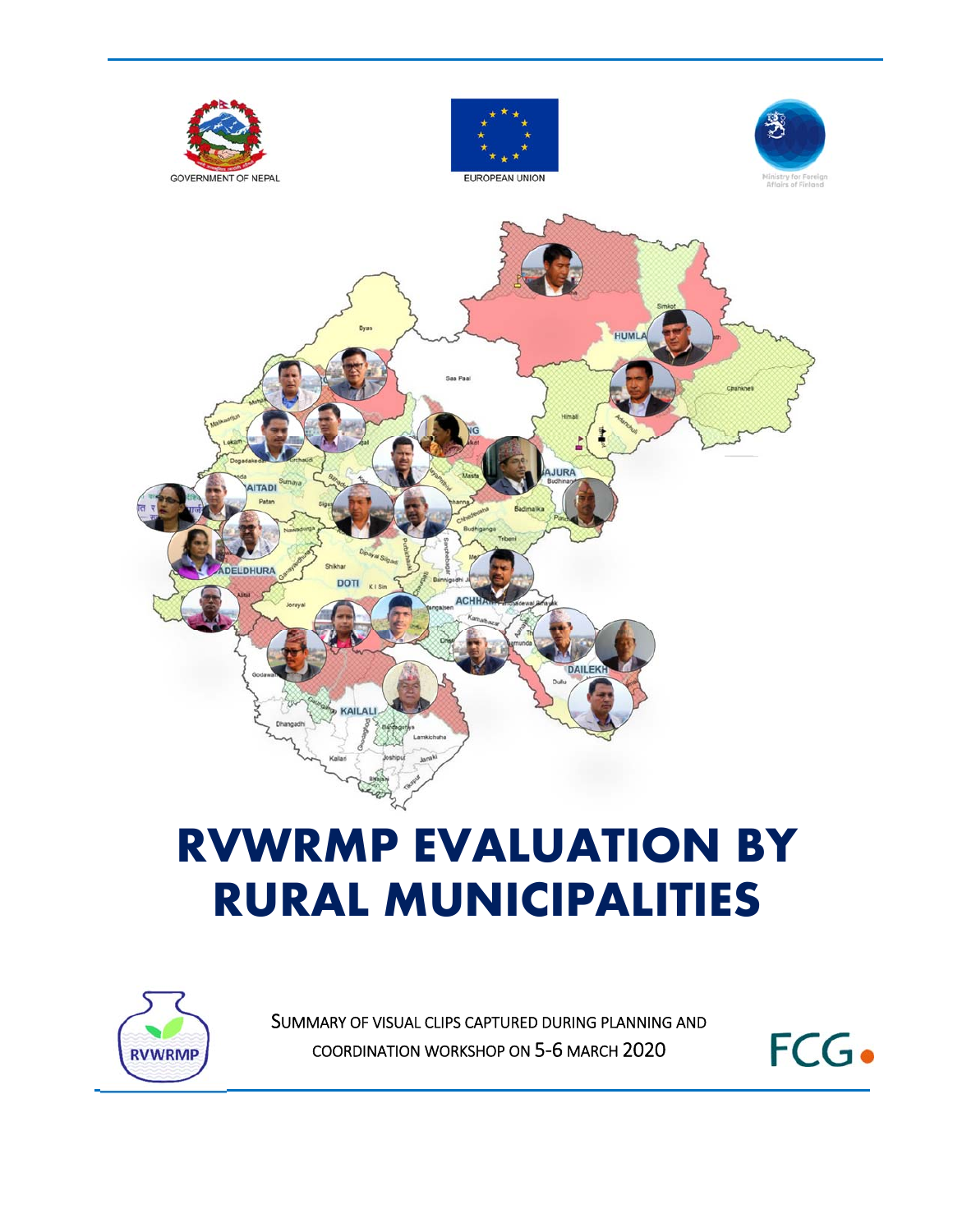The Rural Village Water Resources Management Project, Phase III (2016‐2022), jointly funded by Government of Nepal, European Union and Government of Finland together with local governments, provides support to rural communities for clean drinking water, and behaviour change in sanitation, hygiene and nutrition. The project also supports livelihood promotion for income generation, cooperatives and renewable energy. The Project covers 66 remote rural municipalities of Nepal. Capacity building of local governments is a key component of the Project.

The Overall Objective to which RVWRMP III contributes is improved health and reduced multidimensional poverty within the project working area. The Purpose of the Project is to achieve universal access to basic WASH services, and improved livelihoods with establishment of functional planning and implementation frameworks for all water users and livelihoods promotion in the project area. It is estimated that 351,000 people will have basic water supply services with improved systems; 54 000 people will benefit from irrigation systems. Over 170,000 will have changed their cooking stoves to an improved smokeless and energy saving models. 275,000 people will benefit from home gardens, providing their families with better nutrition. Some 60 000 population will use training in income generation to improve their opportunities in agribusiness and small business ventures. Confidence, capacity and equity will improve. The Project's working modality and approach are embedded in the local governments' working modality and the Project is implemented by the Local Governments.

RVWRMP III has crossed the halfway point in its implementation. The project has gained a lot of experience working with local governments since the federalisation process with elections in 2017. The increase in ownership by the RMs has been dramatic. Implementation of the Project under local elected governments has been much more effective than earlier. The RMs have internalized RVWRMP's working modality and approaches. All the RMs have appreciated the transparent and participatory working approach of the Project. The cash contributions from the RMs have been more than anticipated by the Project, and have been paid in a timely manner. When the RMs were first established there was a lack of physical infrastructure at the RM Offices, and they didn't have enough technical human resources. However, this has gradually improved and the RMs are building their capacities in terms of physical and technical strength.

Implementation of RVWRMP is based on the RM's decisions under some pre‐defined working approaches (directed by the Project Document). Participation and social inclusion, transparency, quality construction, integration of water with livelihoods, behaviour change on WASH, nutrition and menstrual hygiene management are key approaches of the Project. To put these approaches into action, working modalities are applied that ensure participation of all of the beneficiary community, as well as full transparency of the decision-making process. The project has applied zero tolerance on any type of corruption.

The Project took the opportunity to capture the voices of the RM chair/vice chairs to evaluate the project's working modality and approaches during the RM planning and coordination meeting, organized on 5‐6<sup>th</sup> March 2020. The opinions of the RM representatives have guided the Project to develop a capacity building and institutional supporting strategy for the final years of RVWRMP III.

This document has been prepared based in the opinions expressed by the RM chairs/vice chairs who participated in the workshop. Video clips of the event are available from the Project.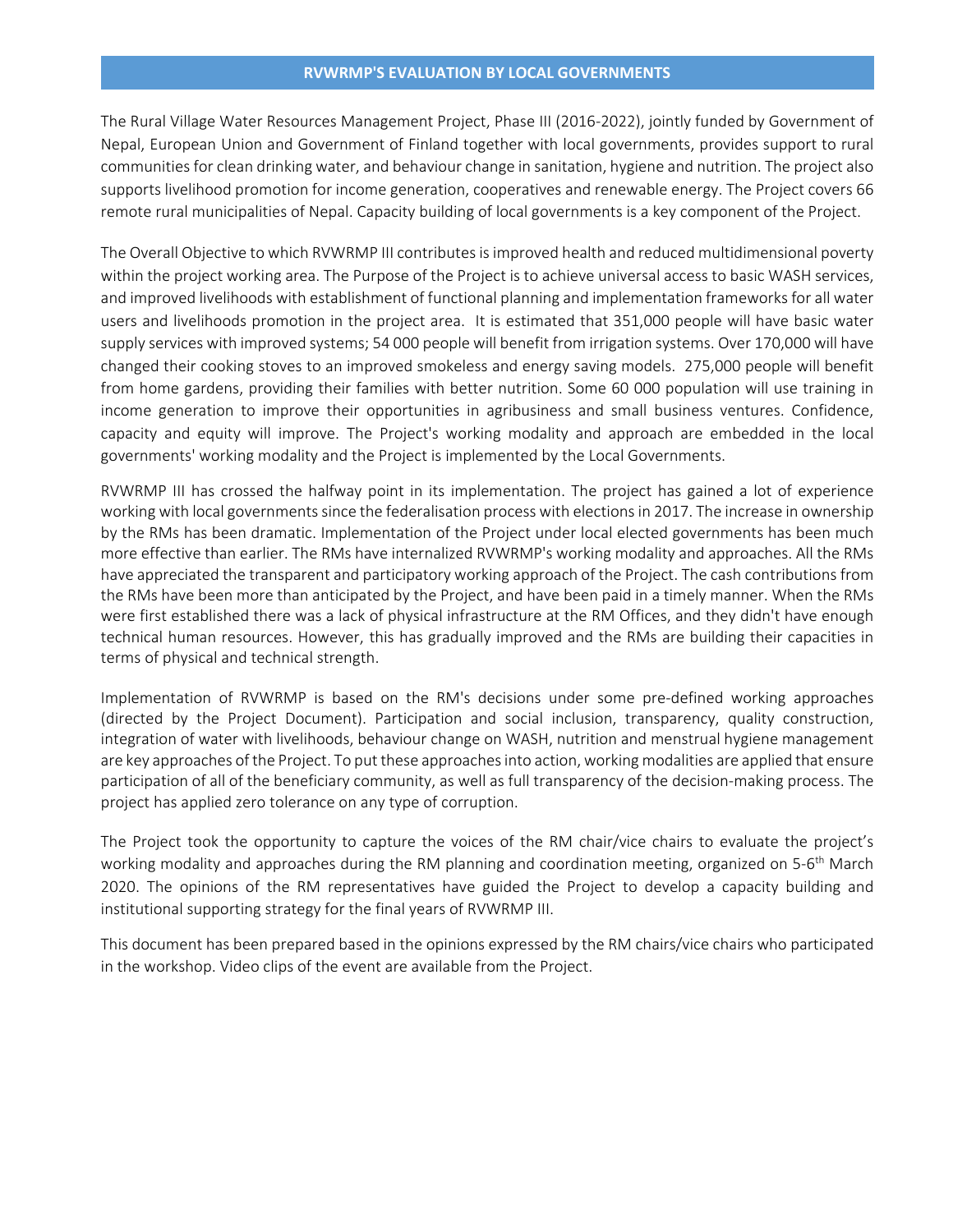"While RVWRMP was started in Dadeldhura, I was member of all party mechanism that represented the DDC Board. This is the best project of the Province which provides direct benefit to the rural and poor people. Performance of the Project is excellent. Provincial Government is interested to collaborate with the Project. Working modality and approaches are effective and replicable and it has addressed real need of the people. We know the Projects don't provide support forever, therefore local governments should be responsible to sustain it which continue the happiness of the people. I expect continuation of the Finnish support for the development of Sudurpaschim province in future as well.



*Honorable Pathan Singh Bohara, Minister for Physical Infrastructure Development Sudurpaschim Province.*



"One of the key success of RVWRMP support is sanitation and hygiene. It includes personal, school and community hygiene. Sanitation and hygiene promoters are providing training to community and carrying out door to door monitoring of the behavior changes. We have constructed school WASH facilities with CGD friendly structure with sanitary pad changing and disposal provision. Total Sanitation indicators are developed for community sanitation".

*Akkal Bahadur Dhami, Chairperson, Chhabis Pathibhera RM, Bajhang*

"Sustainability of water supply schemes is taken into consideration in RVWRMP supported schemes, which was not considered by other agencies before. Entire working modality of the Project is replicable and RM will gradual replicate best practices. All the schemes are supported based on the WUMP priority, but out of 38 prioritized schemes, only 8 schemes are completed so far. As WASH is still RM's first priority, we realized that RVWRMP's support should be continued in coming years too"



*Bal Bahadur Gurung, Chairperson, Aalital RM, Dadeldhura*



"Considering global issue of sustainability of WSS schemes, RM formulated policy to implement water supply schemes with metered yard connection. It has ensured sustainable operation and maintenance of the schemes. Waste water is used for home gardens. RM's learnt scheme implementation Step-by-step process and replicated zero corruption and UC governance measures. Local community's living standard is changed through income generation and improved health status."

*Dan Bahadur Thapa, Chairperson, Bhagawatimai RM, Dailekh*

 "We have scaled up income generation activities by establishing pocket area for fruit, walnut, large cardamom and green vegetables to implement RM's agriculture plan. For vegetable pocket area, we introduced minimum 10 plastic tunnels per settlement in 10 different settlements. 'One house, 30 plants' campaign is being implemented jointly with the Project. Green vegetable collection centers are constructed. Local community has now started getting economic benefit by the Project's support."



*Bhuvaneshwor Upadhyay, Chairperson, Thalara RM, Bajhang*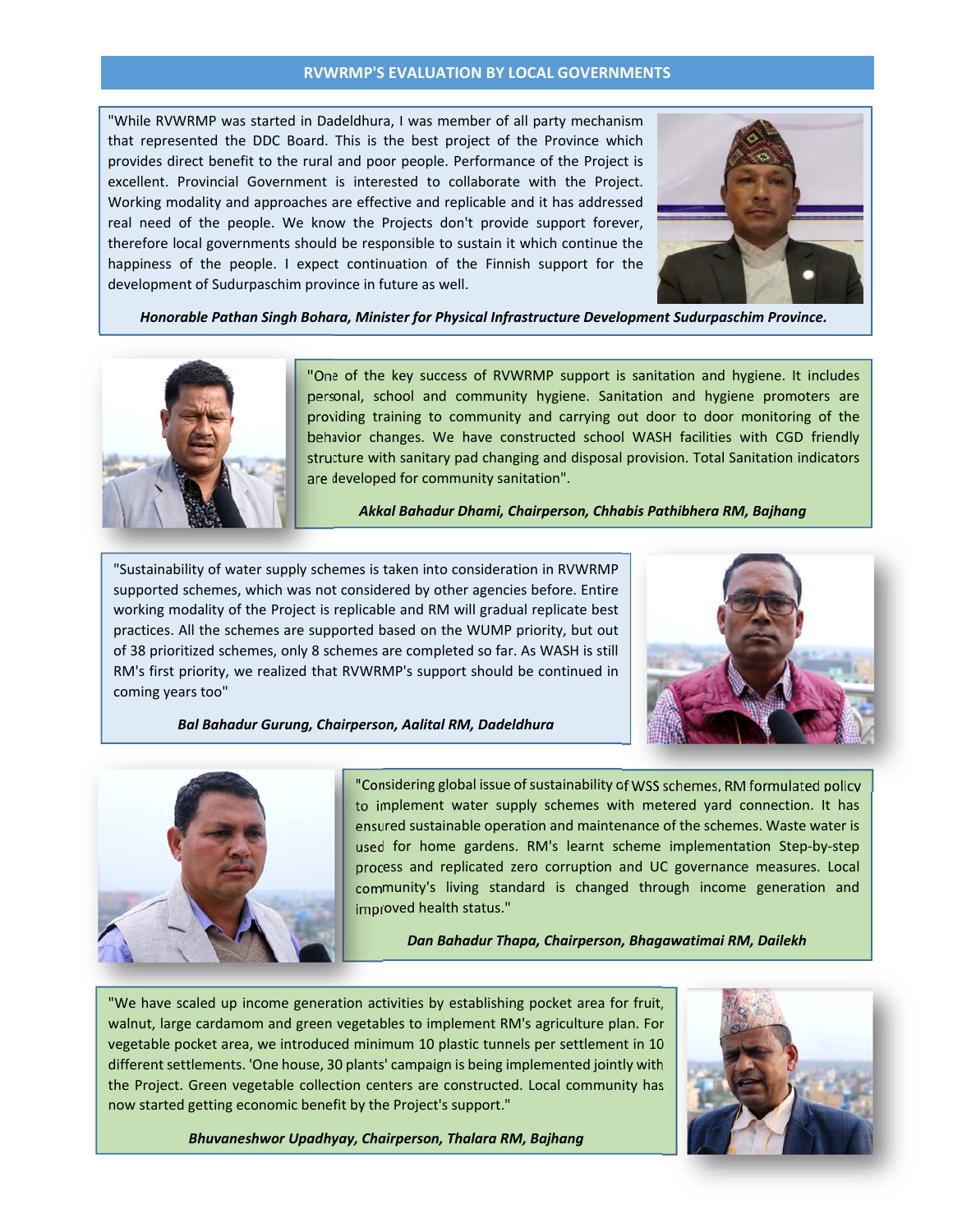"RVWMRP's community procurement process ensurestransparency and zero corruption. Transparency is most important aspect of development. The model should be applied by all the development agencies including federal, provincial and local governments. RVWRMP has provided support to the RM to implement its development policy in infrastructure development, economic upliftment, social transformation through awareness campaigns and different capacity building activities".



*Jaman Singh Dhami, RM Chairperson, Marma RM, Darchula*



"There are lot of development needs in the village and we alone are not able to solve all of them. We received good support from RVWRMP to invest huge amount in water supply schemes. Project's support in livelihood, sanitation, and other components is more than my expectation. One of the key changes in the village is that girls don't miss their schools during menstruating days. Menstrual Management is time taking process and we have started it from school girls. We have installed sanitary pad vending machine in three schools that encourage girls to attend school all the time".

*Kaushila Kumari Bhatta, RM Chairperson, Bhageshwor RM, Dadeldhura*

"RVWRMP simplified menstruation naming it as 'dignified'. Menstruation was regarded as sin but now it became holy movement. All RM representatives and women and girls happily participating in the movement. Sanitary pad making, awareness campaigns, women as decision maker workshop has created a lot of changes in the villages. We are implementing adolescence girls' "Now I speak" movement is effective. We realized that simplification of the problem is a way of its solution."



*Jhankar Bahadur Saud, RM Chairperson, Ramaroshan RM, Achham*



"RVWRMP's working modality and approaches best fit at community level. In my opinion, it is appropriate model for community development. In project's support, we already applied O&M policy and DMM directives. Approaches of participation, transparency and cost sharing model will be applied in all type of schemes in the RM. Most of the youths of Gaumul RM used to work as porter in other RMs but they are now self‐employed in their own village. Cooperatives development model is very effective and has changed people's living standard".

*Hari Bahadur Rokaya, Chairperson, Gaumul RM, Bajhang*

"After federalization, province and federal level activities are not coordinated with the RMs, but RVWRMP's beauty is that it works under the RM. Identity of the villages in Humla before was "shit is smelled reaching villages". Now the identity is changed, all households and schools are using toilet. It has stopped diarrhea and cholera epidemic which was key factor for child mortality. RVWRMP's drinking water, improved water mill, ICS and home garden components are very effective in Humla."



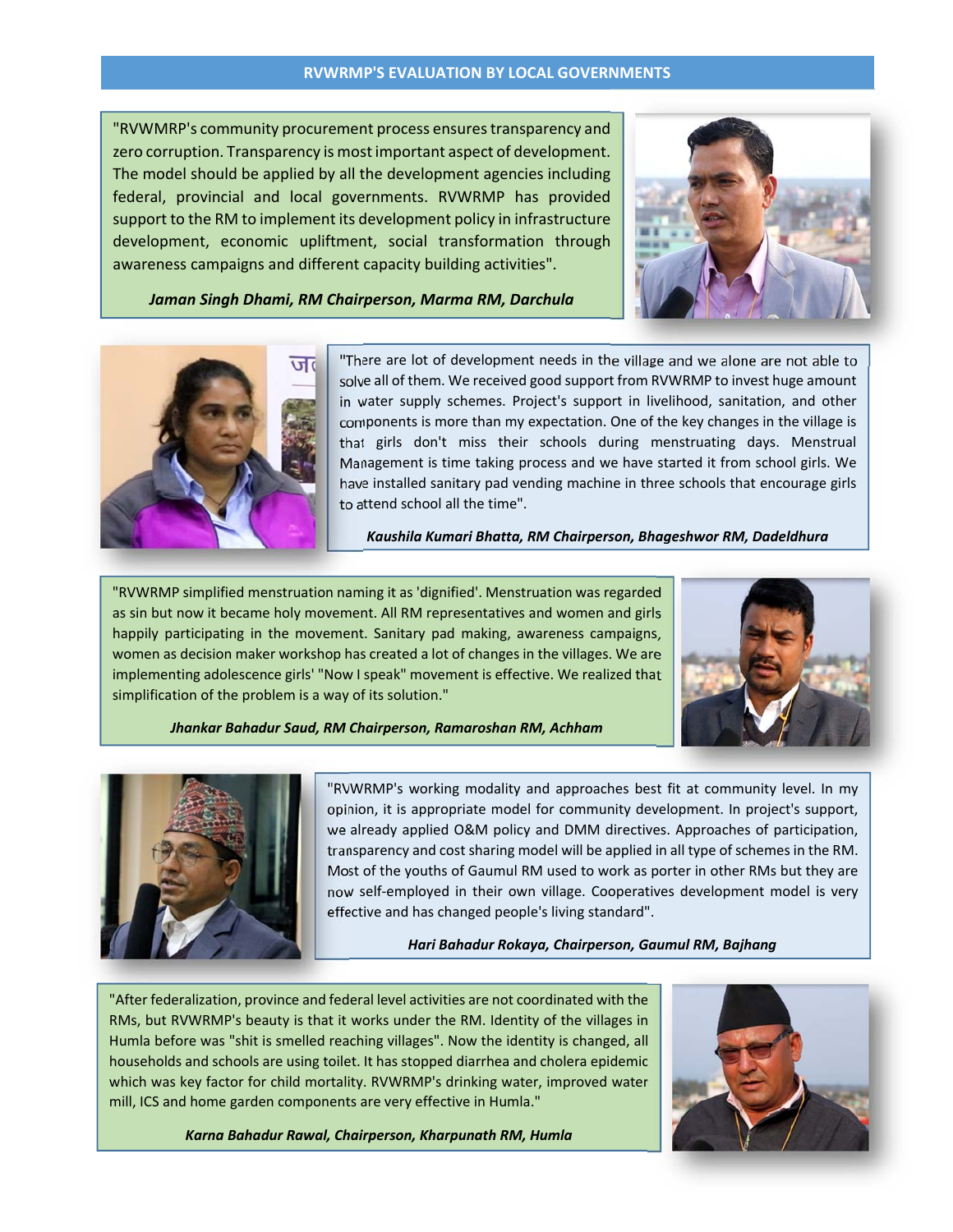

"Step‐by‐step process of scheme implementation ensures participation of all beneficiaries in key scheme cycles including Users' Committee formation, public audit, scheme level monitoring and community procurement process. Proper participation of the beneficiaries ensures transparency. Mandatory participation and representation of women and DAG makes them empowered. I regard it as excellent approach of the RVWMRP and commit to replicate in the RM's other development programs as well".

*Karna Singh Saud, RM Chairperson, Shivnath RM, Baitadi*

"After declaring the area open defecation free in RVWRMP's support, lot of diseasesin the village are controlled. The Project has done number of good works in the RM. Awareness is created through workshops and trainings. Explaining all cost by components to the community before, during and after construction of the scheme is very impressive. It solves most of the potential problems and ensures transparency. We expect more support from the Project in different sector in coming days as well.



**Krishna Bahadur Rokaya,** *RM Chairperson, Sarkegad RM, Humla*



"Apart from water and sanitation, livelihood program has remarkably helped poor community to enhance their income level. We have developed green vegetable pocket corridor in Dallek, Sundmund and Bashar settlements. Farmers started to supply green vegetable to district headquarter. We are aware that the Project is going to be phased out and ready to expand the activities in our own effort enhancing agriculture, livestock and other sections of the RM".

*Prem Singh Dhami, Chairperson, Naugad RM, Darchula*

"We are jointly fighting against Chhaupadi malpractice and became able to declare the RM as chhau‐hut free. We have destructed chhau‐hut physically but still there are lot of challenges. We jointly organizing awareness programs to ensure that the huts will not be reconstructed again. We will continue collaboration with the Project for training, awareness and capacity building to eradicate such taboos in close involvement of formal and informal social leaders".

*Pushpa Raj Sharma, Chairperson, Turmakhand RM, Achham*





"Namkha is remotest RM and is bordered to china, most of the parts of the RM remains covered with snow for 4‐6 months. In such a difficult place, the project solved drinking water problems and schemes are completed in time with good quality. We are very happy that RVWRMP supported for drinking water, irrigation, improved water mill and improved cooking stoves in remotest villages of the RM like Limi and Yari, where none of the other agencies working before. I expect the Project will continue in future as well".

*Pema Tamang, Vice Chairperson, Namkha RM, Humla*